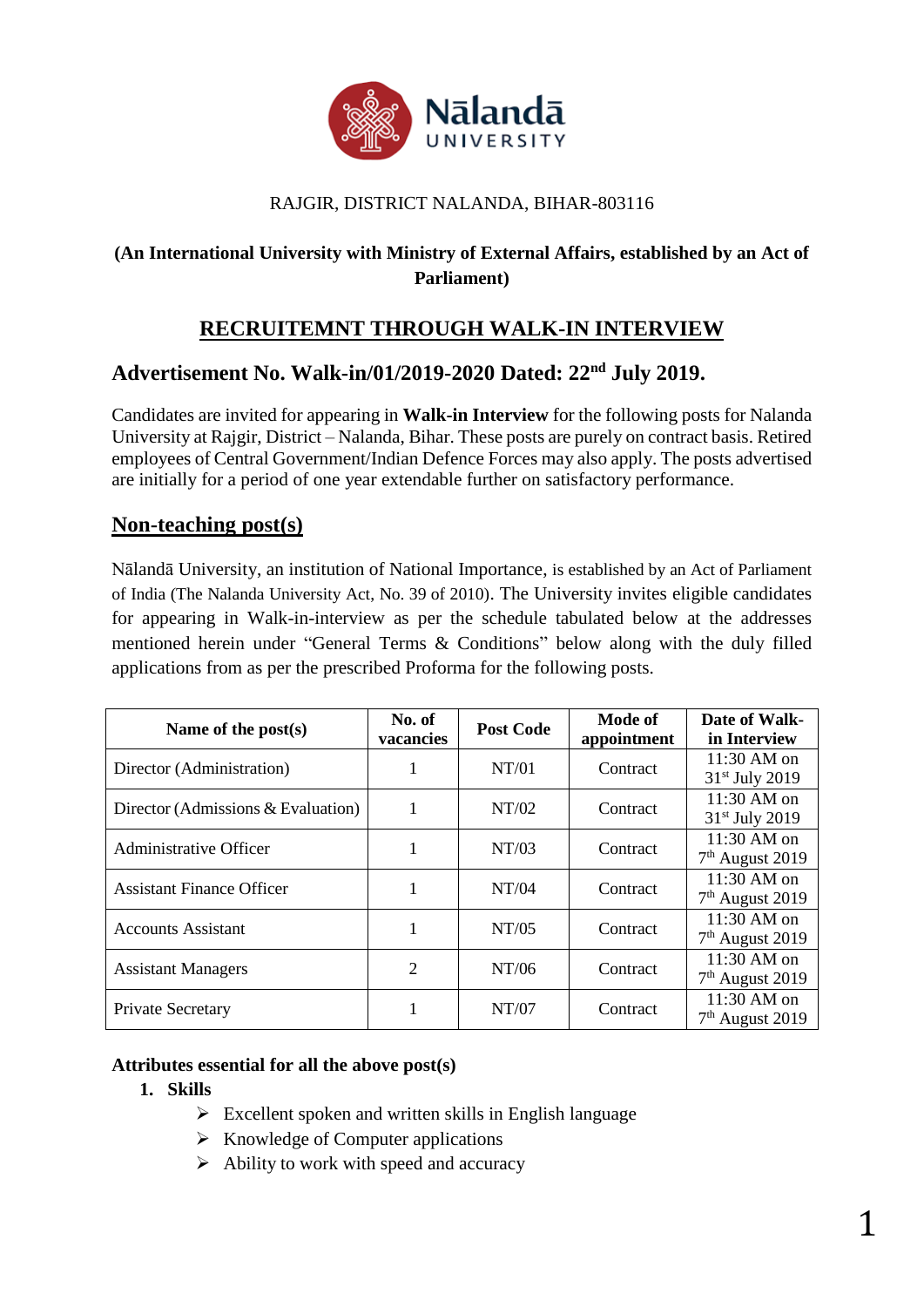- $\triangleright$  Strong inter-personal skills
- $\triangleright$  Strong ethical convictions and a commitment to quality service
- $\triangleright$  Ability to competently interact with culturally and ethnically diverse population of student and faculty and staffs
- $\triangleright$  To assist the University in achieving its vision and mission
- $\triangleright$  University service and willingness to facilitate things as needed

# **2. Team Work**

 $\triangleright$  Ability to listen and take advise from colleagues

## **3. Planning and Organising**

- $\triangleright$  Well organised, accurate keeping of records
- $\triangleright$  Prioritise work tasks and plan how deadlines will be met
- $\triangleright$  Finish jobs and deliver on schedule
- $\triangleright$  Ability to work effectively under pressure

## **4. Flexibility**

- $\triangleright$  Willingness to undertake training
- $\triangleright$  Flexible, adaptable and willing to work occasionally on weekends
- $\triangleright$  Able to work in an environment where change is a constant feature
- $\triangleright$  Perform other duty commensurate with the profile and expertise
- $\triangleright$  To be flexible in developing the rule in agreement with the designated reporting officer

# **5. Confidentiality and Data Protection**

 $\triangleright$  To maintain the confidentiality of information about the projects, staffs, and personal information, and meet the requirements of the data protection policies of the University from time to time.

The qualification, experience and age limit for the above post(s) are as under:

#### **Name of the post: Director (Administration)** Post Code: NT/01 **No. of positions – 01 (one)**

Essential Qualifications & Experience

- 1. Good academic record plus a Master Degree or equivalent post-graduate qualification in regular full time scheme of study with at least 55 % marks or its equivalent grade point scale wherever grading system is followed.
- 2. Minimum 20(twenty) years' of total experience with the State or Central Government Departments/Ministries/Institutions/Universities/Statutory Bodies/Autonomous Bodies/Public Sector Undertakings among which at least 10 (ten) years' of experience in Administration as Deputy Registrar

OR

should have served in the rank of Colonel or equivalent for commanding unit/subunits/in-staff for at least 10 years in the Indian Defence Forces with Grade Pay of Rs. 8700/- and above.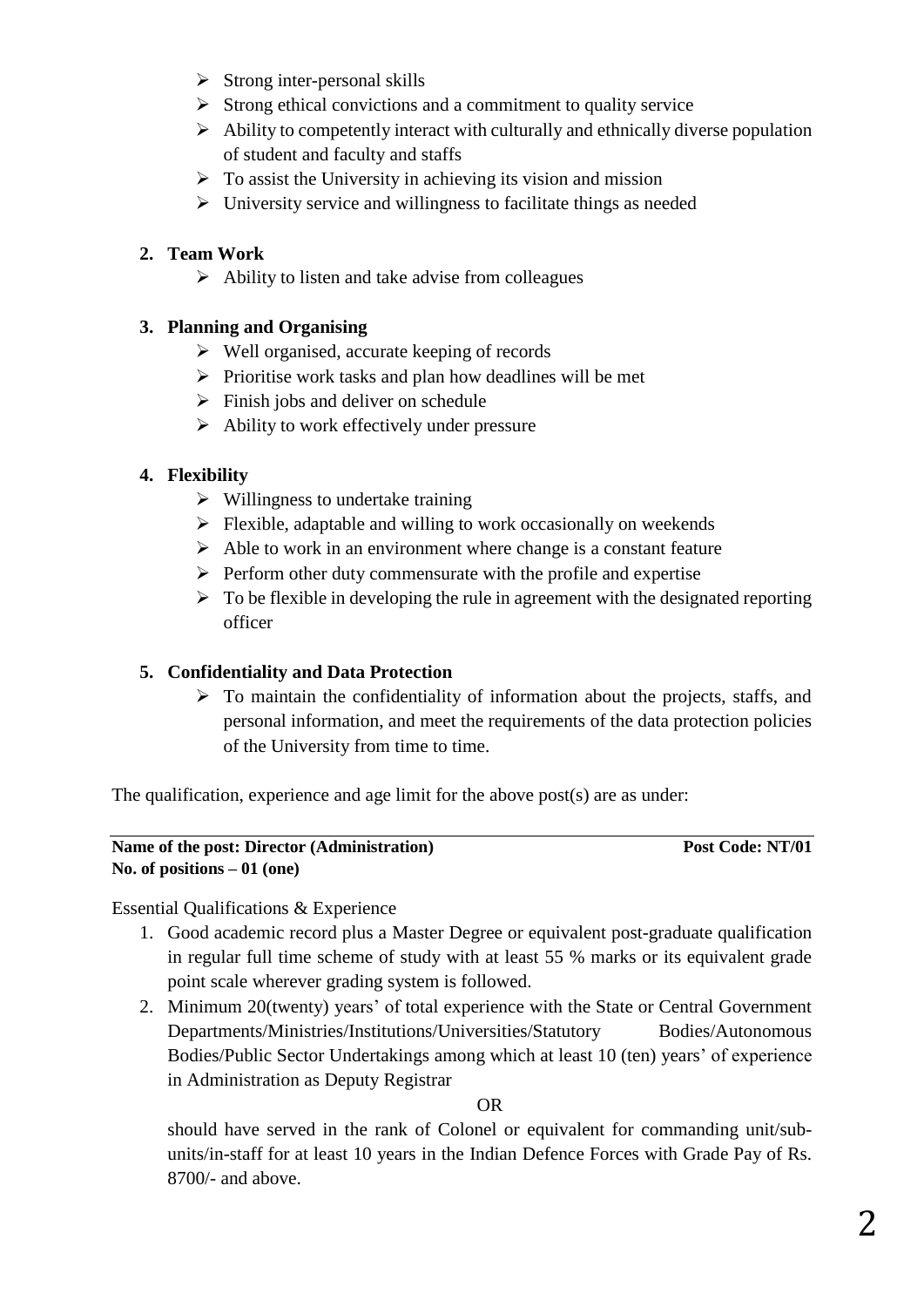- 3. The Candidate must have knowledge of working in the areas of Administration/ Finance/Purchase/Stores and Facility. The candidate should be familiar with Procurement Rules, Guidelines, Works and Services, Audit of Procurement. The candidate should be well versed with Government of India e-Procurement system.
- 4. Age: Not exceeding 55 years as on  $1<sup>st</sup>$  August 2019.

## **Desirable qualifications**

- 1. Candidates must have leadership qualities and requisite experience in one or more of the following areas: Administrative matters including legal, Finance & Accounting procedure, recruitment, establishment, facilities, materials management, procurement, store accounting, stock verification, etc.
- 2. Candidates having working experience with the Ministries of Government of India for at least 2 (two) years shall be given preference.

#### **Name of the post: Director (Admissions & Evaluation)** Post Code: NT/02 **No. of positions – 01 (one)**

Essential Qualifications & Experience

- 1. Good academic record plus a Master Degree or equivalent post-graduate qualification in regular full time scheme of study with at least 55 % marks or its equivalent grade point scale wherever grading system is followed.
- 2. Minimum 20(twenty) years' of total experience with the State or Central Government Institutions/ Universities/ IITs/ IIMs/ Statutory Bodies/Autonomous Bodies/Public Sector Undertakings among which at least 10 (ten) years' of experience in Administration as Deputy Registrar

#### OR

should have served in the rank of Colonel or equivalent for commanding unit/subunits/in-staff for at least 10 years in the Indian Defence Forces with Grade Pay of Rs. 8700/- and above.

- 3. Candidates must have skills in Verbal and Written Communication, Motivating Others, Foster Teamwork, Self-Motivated, Organizational Astuteness, Coordination, Tracking Budget Expenses, Administrative Writing Skills.
- 4. Age: Not exceeding 55 years as on 1<sup>st</sup> August 2019.

Desirable qualifications

Those with exposure to national/international procedures relating to admissions/student affairs will be preferred.

Essential Qualifications & Experience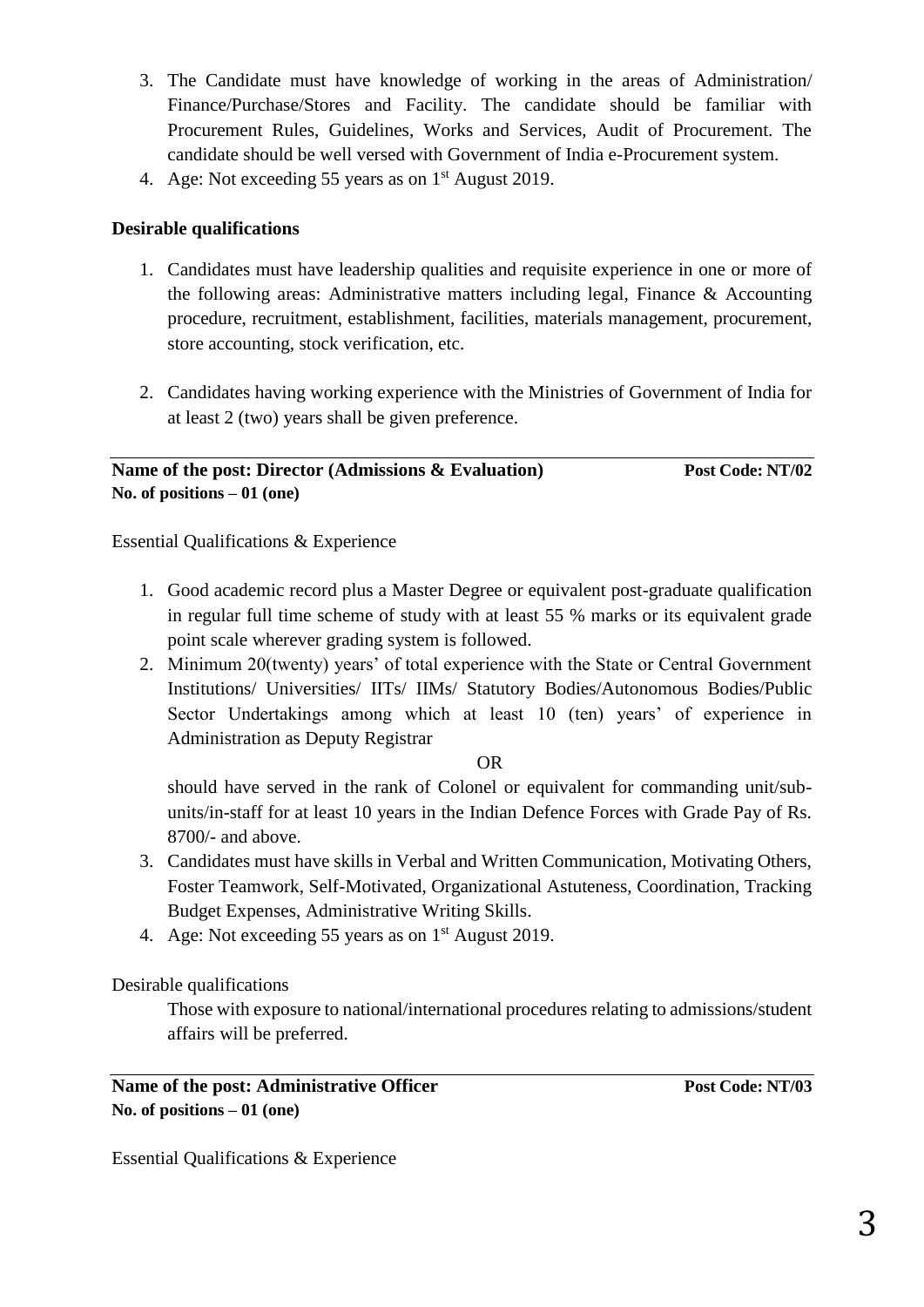- 1. Good academic record plus a master degree or equivalent post-graduate qualification in regular full time scheme of study with at least 55 % marks or its equivalent grade point scale wherever grading system is followed.
- 2. Two years' experience in the same position in a Central University or Institution of National Importance or other institutions of repute or research experience along with proven administrative capabilities.

Desirable qualifications

3. Having experience in office procedure like maintenance of files, noting, drafting, dairy and knowledge of academic/administrative matters and proficiency of computer applications.

## **Name of the post: Assistant Finance Officer** *Post Code: NT/04* **No. of positions – 01 (one)**

Essential Qualifications & Experience

- 1. Good academic record plus a master degree in Commerce/Accounts/Economics/Allied Science or equivalent post-graduate qualification in regular full time scheme of study with at least 55 % marks or its equivalent grade point scale wherever grading system is followed.
- 2. Five years' experience in Government/Semi-government/Central autonomous bodies in the field s of finance and accounts.
- 3. Should have hands on experience in using accounting software like Tally, etc.
- 4. Candidates should have sound knowledge of the central government rules related to finance and account including preparation of statement of account, budget estimates, FR & SR, GFR, and Audit of accounts.

Desirable qualifications

- 1. Preference will be given to candidates qualify CA/ICWA along with good academic record.
- 2. Working experience in computerised accounting system and accounting software.

#### **Name of the post: Accounts Assistant Post Code: NT/05 No. of positions – 1 (one)**

Essential Qualifications & Experience

- 1. Bachelor degree (10+2+3 pattern) in Accounts Commerce/Economics in regular full time scheme of study with at least 50 % marks or its equivalent grade point scale wherever grading system is followed.
- 2. Three years' relevant experience in Government/Semi-government/Central autonomous bodies in the fields of finance and accounts and having proficiency in Computer applications like Tally, Word, Excel, Power Point etc.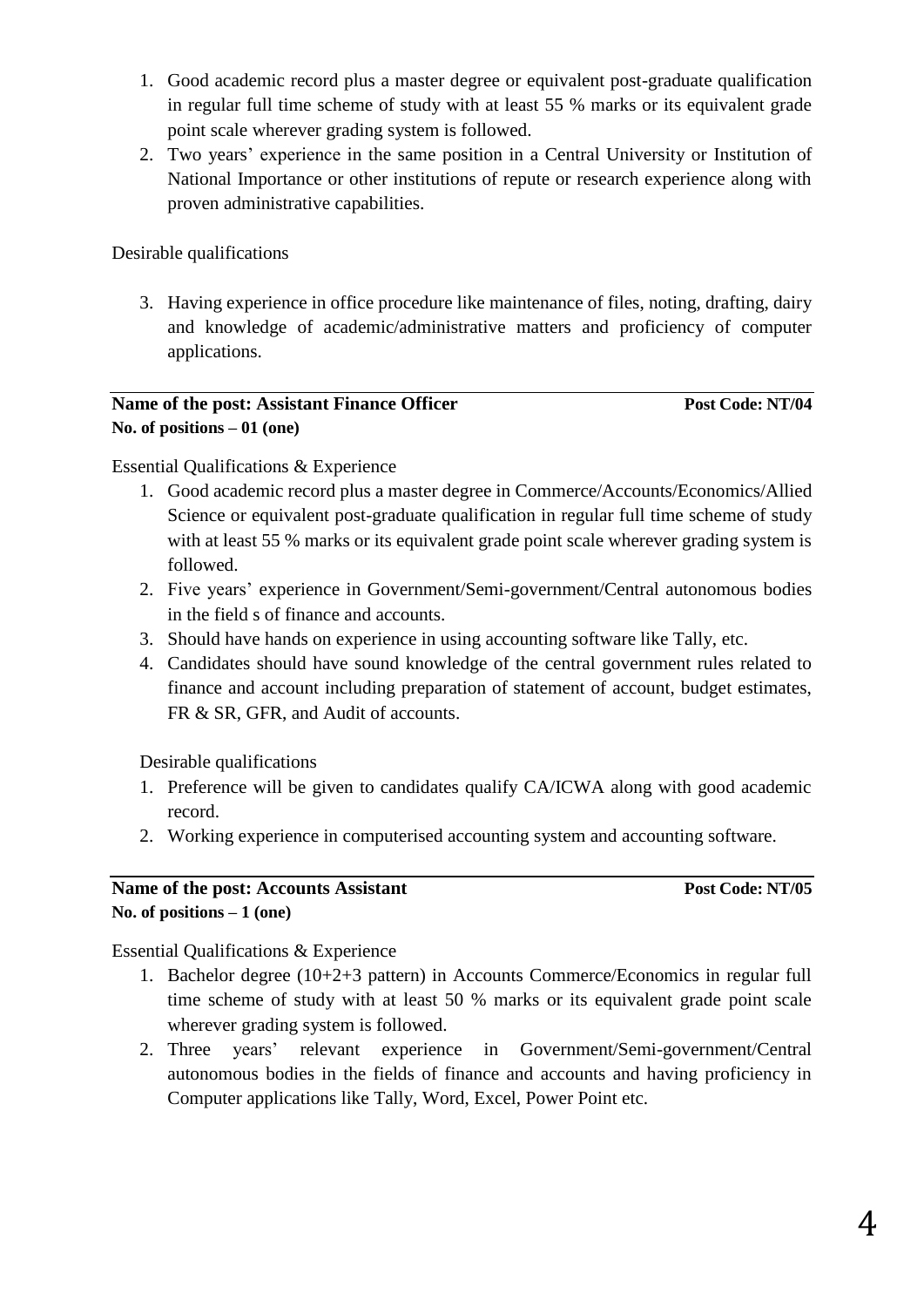Desirable qualifications

Having experience in office procedure like maintenance of files, noting, drafting, dairy and knowledge of financial rules and regulations and proficiency of computer applications.

#### **Name of the post: Assistant Managers Post Code: NT/06** No. of positions  $-2$  (two)

Essential Qualifications & Experience

- 1. Good academic record plus a master degree or equivalent post-graduate qualification in regular full time scheme of study with at least 55 % marks or its equivalent grade point scale wherever grading system is followed.
- 2. Five years' relevant experience in Government/Semi-government/Central autonomous bodies in the fields of administration/purchase and stores/establishment/recruitment/legal and academic administration/student affairs/admission

Desirable qualifications

1. Exposure to international universities and their Administration/Academic affairs/Admission/Student Affairs will be preferred.

#### **Name of the post: Private Secretary Post Code: NT/07 No. of positions – 1 (one)**

Essential Qualifications & Experience

- 1. Good academic record plus a master degree (10+2+3 pattern) or equivalent graduate qualification in regular full time scheme of study with at least 50 % marks or its equivalent grade point scale wherever grading system is followed.
- 2. Five years' experience in similar post in a Government/Semigovernment/University/Central autonomous bodies/reputed institutions etc.

Desirable qualifications

1. Proficiency in secretarial practices/office management, good communication skills, stenography skills and expertise in computer software.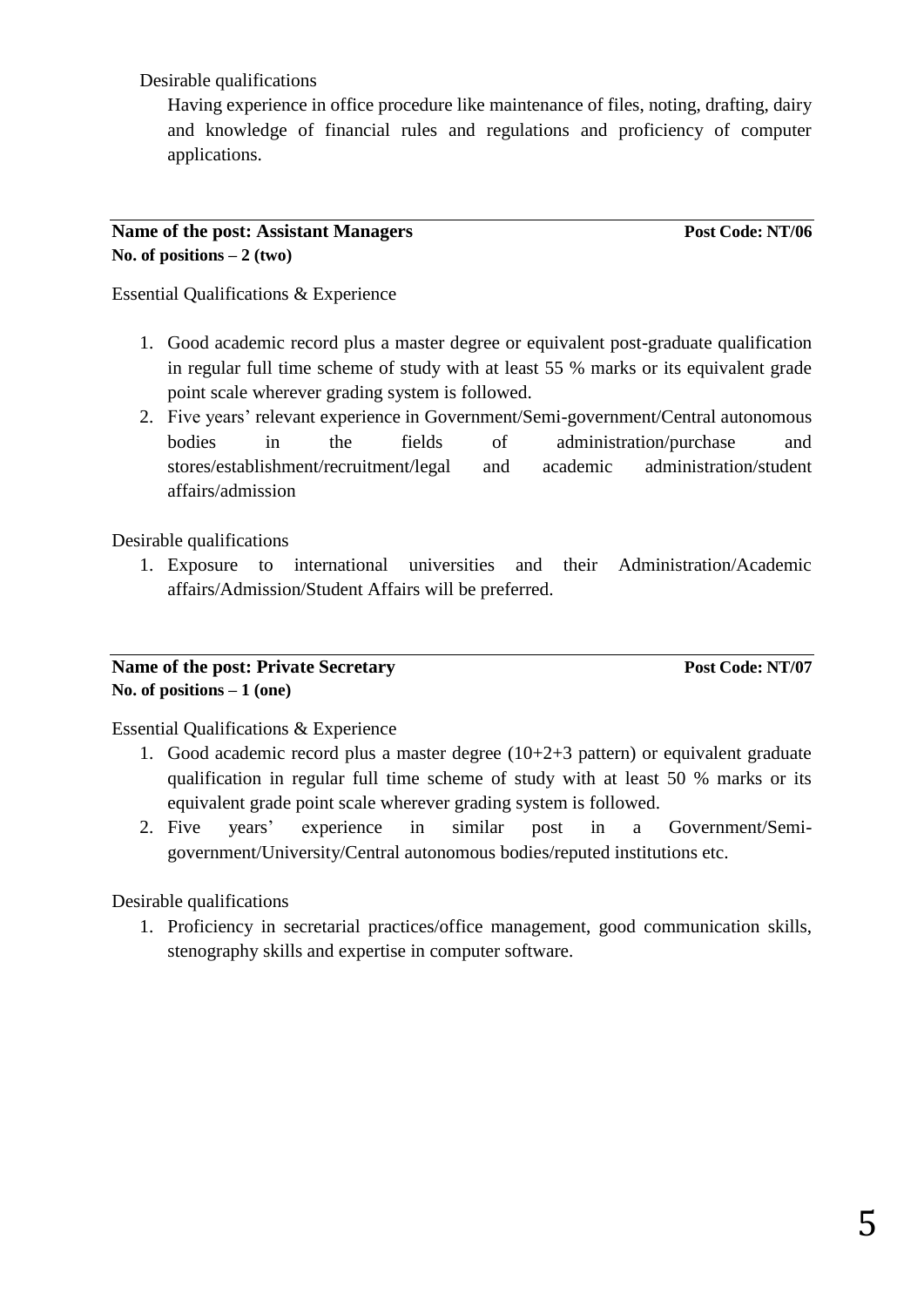#### **General Terms and Conditions:**

- 1. The period of contract will be initially for one year extendable on satisfactory performance and good conduct.
- 2. Candidates will be offered an all-inclusive consolidate pay corresponding to their qualification and experience as approved by the Competent Authority.
- 3. The University reserves the right to relax experience in exceptional cases, or in the case of persons already holding analogous positions in a Central government /University / Research Institutions/Centre of Excellence.
- 4. The University may increase/decrease/terminate the number of posts at any time, as it deems fit and without showing any reason. The University's decision shall be final in this regard.
- 5. The University also reserves the right of rejecting any or all the applications without assigning any reasons thereof.
- 6. The University reserves the right to empanel candidate(s) for future vacancies.
- 7. Candidates applying for more than one post should apply separately for each post. Separate application fees will also be required to be sent.
- 8. Degree as referred above should have been awarded by a recognized University / Institute.
- 9. Mere eligibility will not vest any right on any candidate for being called for interview. The decision of the University in all matters will be final. No correspondence will be entertained from the candidates in connection with the process of selection/interview. Canvassing in any manner would entail disqualification of the candidature.
- 10. Persons employed in Government/Semi Government Organizations/ Autonomous Bodies should submit their application through proper channel. They may, however, send an advance copy of the application. Those who are unable to process their application through proper channel may submit 'No Objection Certificate (NOC)' from present employer during the time of interview. However, they should submit an undertaking to that effect. Direct application from such candidates will not be entertained.
- 11. University strives to have a workforce which reflects gender balance. Women candidates are encouraged to apply.
- 12. The University reserves the right to conduct written test/interview only the requisite number of candidates after shortlisting with reference to the candidate's qualification, suitability, experience, etc.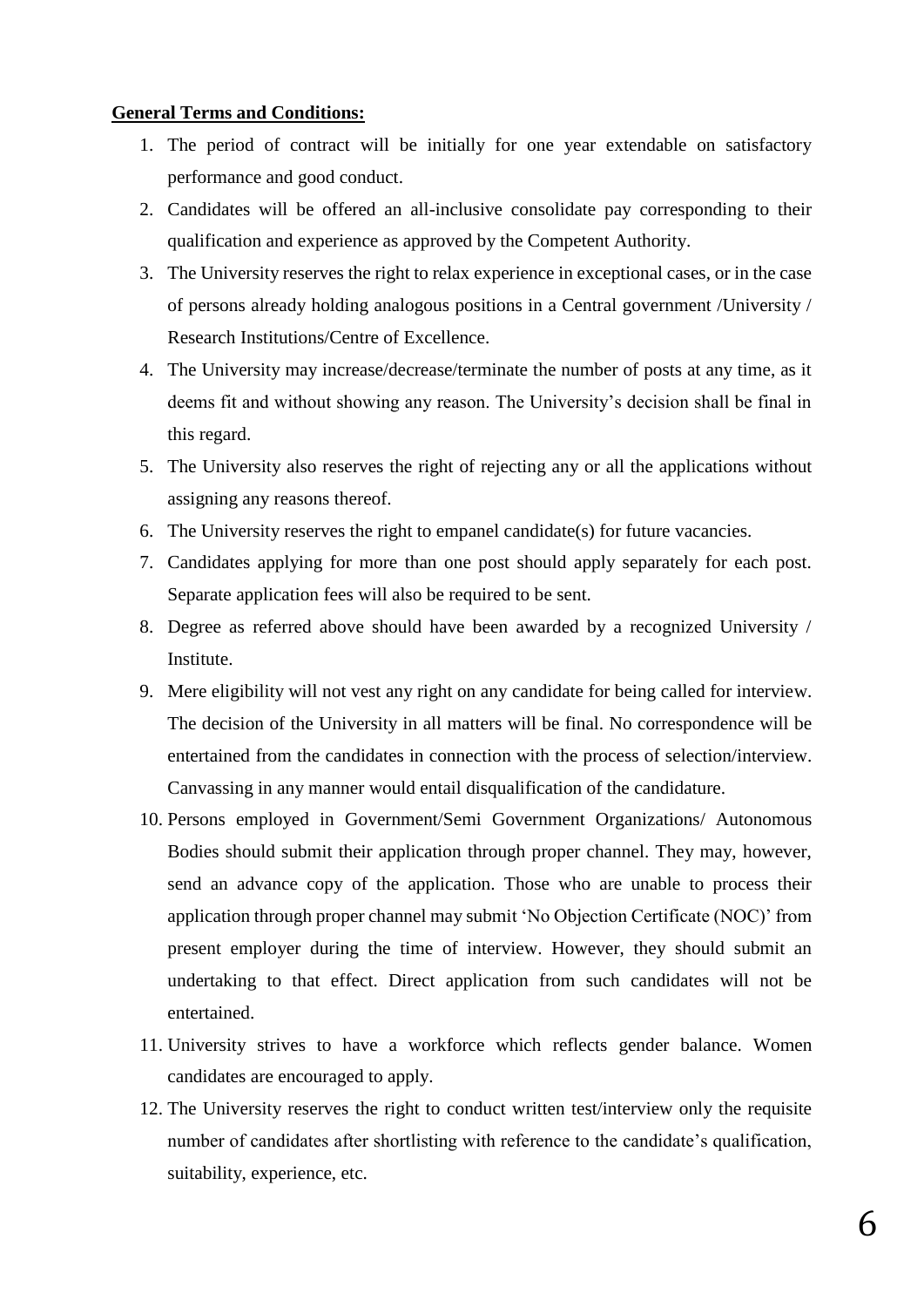- 13. Incomplete applications or applications without self-attested copies of certificates/testimonials or applications without an application fee as detailed above are liable to be rejected.
- 14. The University reserves the right to evolve any screening/selection process if the number of applicant is large for a particular post.
- 15. **Application Fee:** The candidates will have to pay a sum of Rs. 500/- (non-refundable) in the form of Demand Draft drawn in favour of Nalanda University payable at Rajgir, District Nalanda, Bihar.
- 16. Candidates are required to send an advance copy of their duly filled in application form along with scanned self-attested copies of certificates/testimonials and the scanned copy of the DD of Rs. 500/- as the "Application Fee" to the given E-mail address: [recruitment@nalandauniv.edu.in](mailto:recruitment@nalandauniv.edu.in) on or before  $18:00$  hours  $29<sup>th</sup>$  July 2019. All the documents should be merged together as one file and in pdf format only. The e-mail containing these documents shall be subjected as "Application for the post of (Name of Post)".
- 17. The DD against application fee, in original, should be submitted at the time of interview.
- 18. Eligibility of a candidate and satisfaction of any other Short-listing criteria shall be considered as on the first closing date of sending the advance application.
- 19. No interim enquiries will be entertained.
- 20. For any other details please contact through Email: [recruitment@nalandauniv.edu.in](mailto:recruitment@nalandauniv.edu.in)
- 21. Selected candidates will have to produce original documents along with Photo Id at the time of joining.
- 22. No TA/DA will be given to the shortlisted candidates for appearing in the interview for the above posts.
- 23. In case of any dispute/ ambiguity that may occur in the process of selection, the decision of the University shall be final.
- 24. In cases of any disputes, any suites or legal proceedings against the University, the territorial jurisdiction shall be restricted to the Courts in Patna, Bihar.
- 25. After joining the service of the University, the candidate will have to abide by the Rules, Regulations and Ordinances of the University applicable from time to time. He / she may be assigned any duty by the University depending upon the exigency of the work.
- **26. The venue for conducting written test/interview for the positions Director (Administration) [Post Code – NT/01] and Director (Admissions & Evaluation) [Post Code – NT/02] is – Nalanda University, 201 & 208, Ashoka Estate, Barakhamba Road, New Delhi – 100 001. For rest of the positions the venue of**